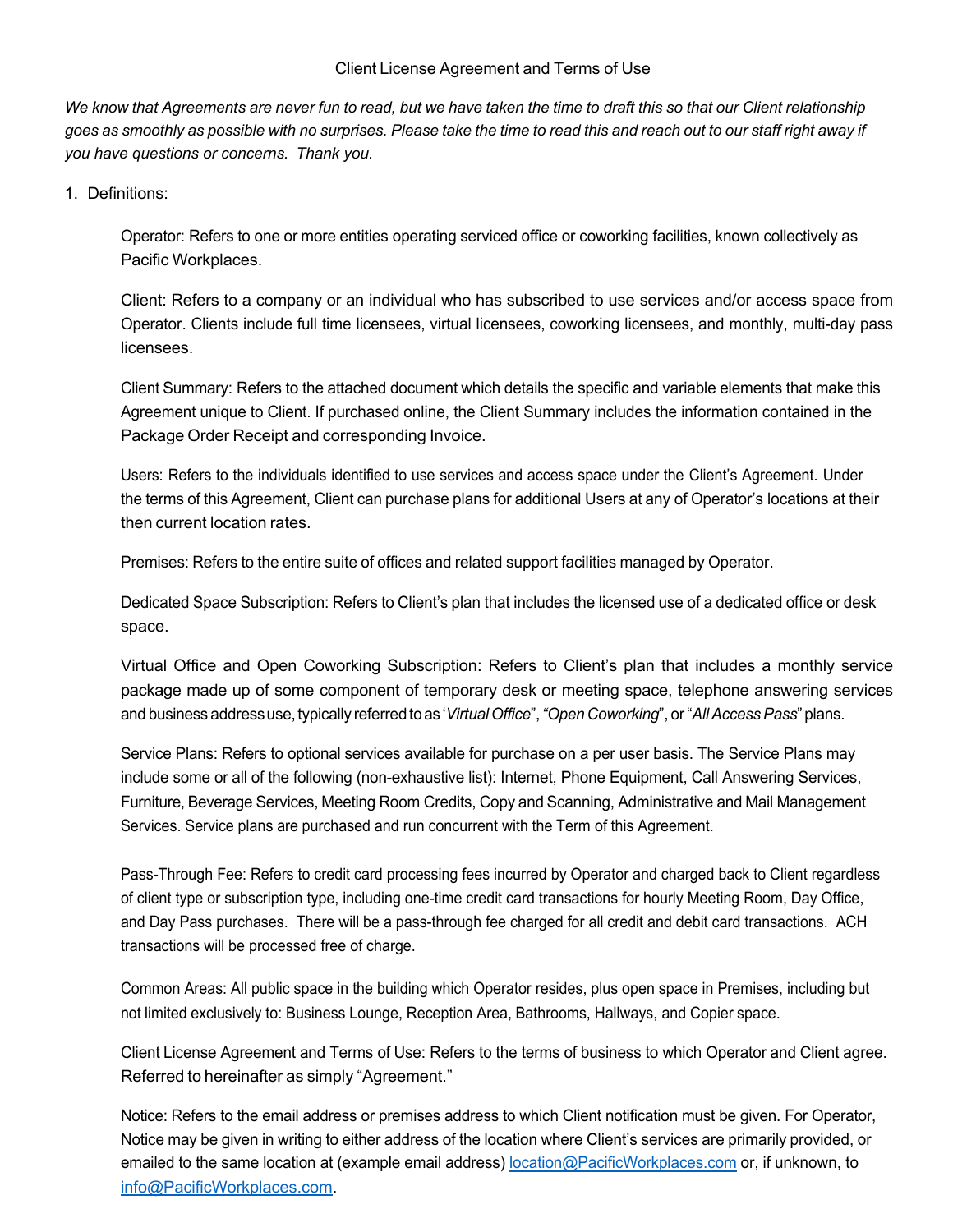# 2. License:

License: Subject to the terms and conditions of this Agreement, Operator grants Client a non-transferable license to occupy and use the Premises ("License") during the term of this Agreement, and Client accepts such License. This Agreement is the commercial equivalent of an agreement for accommodations in a hotel. The whole of the Premises remains in Operator's possession and control. CLIENT ACCEPTS THAT THIS AGREEMENT CREATES NO TENANCY INTEREST, LEASEHOLD ESTATE, OR OTHER REAL PROPERTY INTEREST IN CLIENT'S FAVOR WITH RESPECT TO THE ACCOMMODATIONS. Operator is providing Client the right to share with Operator the use of the Premises on these terms and conditions, as supplemented by the House Rules (described in Section 4), so that Operator can provide the services to Client. This Agreement is personal to Client and cannot be transferred to anyone else without the prior written consent of Operator. Operator will not unreasonably withhold consent to assignment to a parent, subsidiary, or affiliate of Client provided that Client and assignee execute Operator's form of agreement of Client License Agreement and Terms of Use which will require assignee to assume all Client's obligations under the Agreement. Such assignment will not release Client from its obligations under this Agreement.

### 3. Term of Agreement:

Initial Term: This Agreement shall commence on date specified on Client Summary, so shall the number of months agreed to for the initial term. This Agreement does NOT terminate automatically. Unless notice, under the timelines detailed in Section 8 below: *Termination of Agreement,* is received by Operator, this Agreement will be automatically extended under the terms and conditions set forth below, for successive periods equal to the initial term. Regardless of commencement or notice date, this Agreement can only be terminated by Client at the end of a calendar month.

### 4. House Rules:

House Rules: During the term of this Agreement, Client agrees to adhere to all terms, conditions, and policies provided by Operator relating to the use of the Common Areas, Premises, including building security procedures, IT access and use procedures, maximum occupancy limitations, specific state law requirements, and other terms or procedures provided by Operator ("House Rules"). The House Rules, the most recent version which is attached, may be revised and amended by Operator without the prior consent of Client, provided that Operator will provide Client notice of such revisions and/or amendments. In the event of a conflict between the terms of this Agreement and the House Rules, the House Rules shall govern and control.

# 5. Office Use, Office Services, & Monthly Fees:

# Office Use:

Dedicated Space Subscription: The monthly fee for Clients who have contracted for the specific use of a uniquely identified office or a dedicated desk space includes: a) dedicated use of a desk or office space, b) access to shared center amenities, c) light janitorial maintenance, building operating expenses, and taxes, d) utilities and heating and air conditioning (where available) during "normal" business hours, and e) after-hours access to the Premises.

Virtual Office and Open Coworking Subscription: The monthly fee for Clients who have contracted for a Virtual Office and Open Coworking Subscription includes: a) access to shared center amenities, b) light janitorial maintenance, building operating expenses, and taxes, c) utilities and heating and air conditioning (where available) during "normal" business hours, and e) if plan permits, after-hours access to the Premises.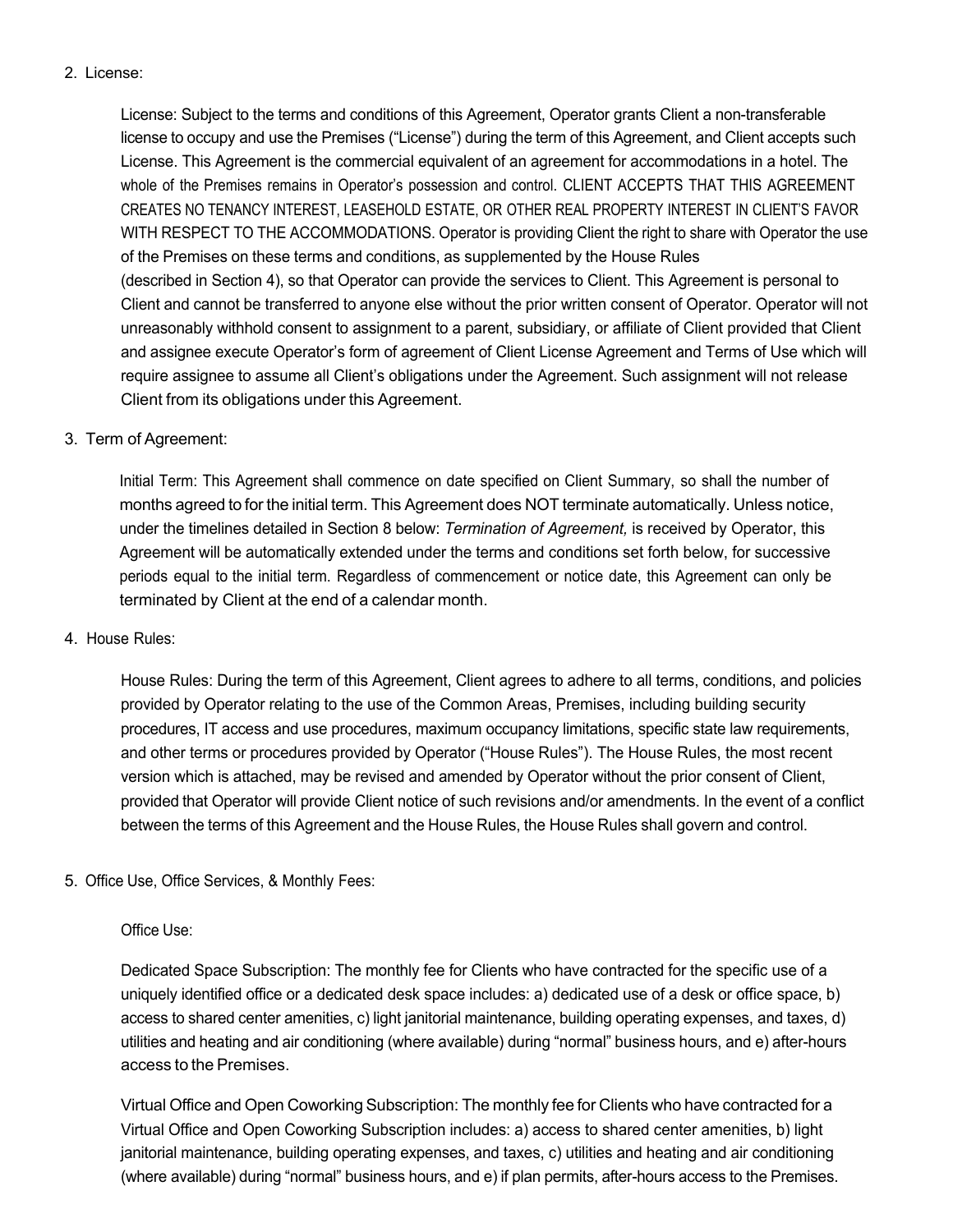Dedicated Space Subscription: Clients may choose a Service Plan or avail themselves of services on an a la carte basis. The Client's Service Plan commitment, which is included on the Client Summary, is part of the fixed monthly package and runs concurrent with the term of this Agreement. Terminations or downgrading of Service Plans may only occur with notice at term.

Client will be charged an up front, per User, non-refundable Administrative/Set Up fee dependent upon the Service plan chosen.

Virtual Office and Coworking Subscription: Client may take advantage of additional service offerings on a per User, per month basis. These services can only be terminated or downgraded with notice.

Clients agree to a one-time, per User, non-refundable administrative fee paid upon signing this Agreement.

Where available and where applicable, and at a Client's request, a one-time directory signage set up fee may be charged. The amount charged varies depending on location.

### Telephone Service:

When applicable, Operator will provide personalized phone services dependent on the Client's Service Plan from 8:30 a.m. to 5:00 p.m., Pacific Standard Time, Monday – Friday, holidays excluded (a list of holidays will be published by Operator each year). Client may purchase additional hours via Operator's 'Coast to Coast' add on service. Voicemail is accessible 24-hours per day to Client. Call answering services will only be provided to individual, named Users.

Unless pre-agreed, in writing, all components of the telephone service, including phone numbers and phone equipment issued by Operator but used by Client will remain at all times property of Operator. Client may request, upon commencement of this Agreement, a portable telephone number at an additional monthly fee. Client is not permitted to install any communication equipment, including telephone or network lines for internal or external use without prior written approval of Operator. Local and long-distance phone usage will be charged to Client at Operator's then marketed rates *plus applicable taxes*.

#### Business Address/Mail Service:

When applicable, Operator will act as an agent for Client in receiving mail and reasonably sized packages when such are delivered to Client in conjunction with services to Client. Depending upon plan, Client may be required to complete and submit to Operator a USPS Form 1583 which will become part of this Agreement and service will NOT commence prior to the completed forms being notarized, returned, and reviewed by Operator's staff. Any violation of USPS laws, rules, and/or regulations by Client may result in immediate termination of services by Operator. Operator will accept mail in Client's name, as detailed in this Agreement, and any additional, preagreed upon User names only. Operator is not responsible for mail returned to sender for improper address. Client authorizes Operator to sign for mail and packages deliverable only upon signature and agrees to pick up mail and packages in a timely manner or storage fees may apply. Note: DBA's or additional company names require separate CMRA forms and will incur additional charges for Address/Mail services.

#### Mail Management Services:

Mail Forwarding: Where forwarding is available and upon written instruction, Operator will forward mail and deliveries to another address by repackaging and posting the contents of Client's mail and deliveries. Mail and packages will not be forwarded to other 3rd party agents for delivery addresses. Client agrees to pay for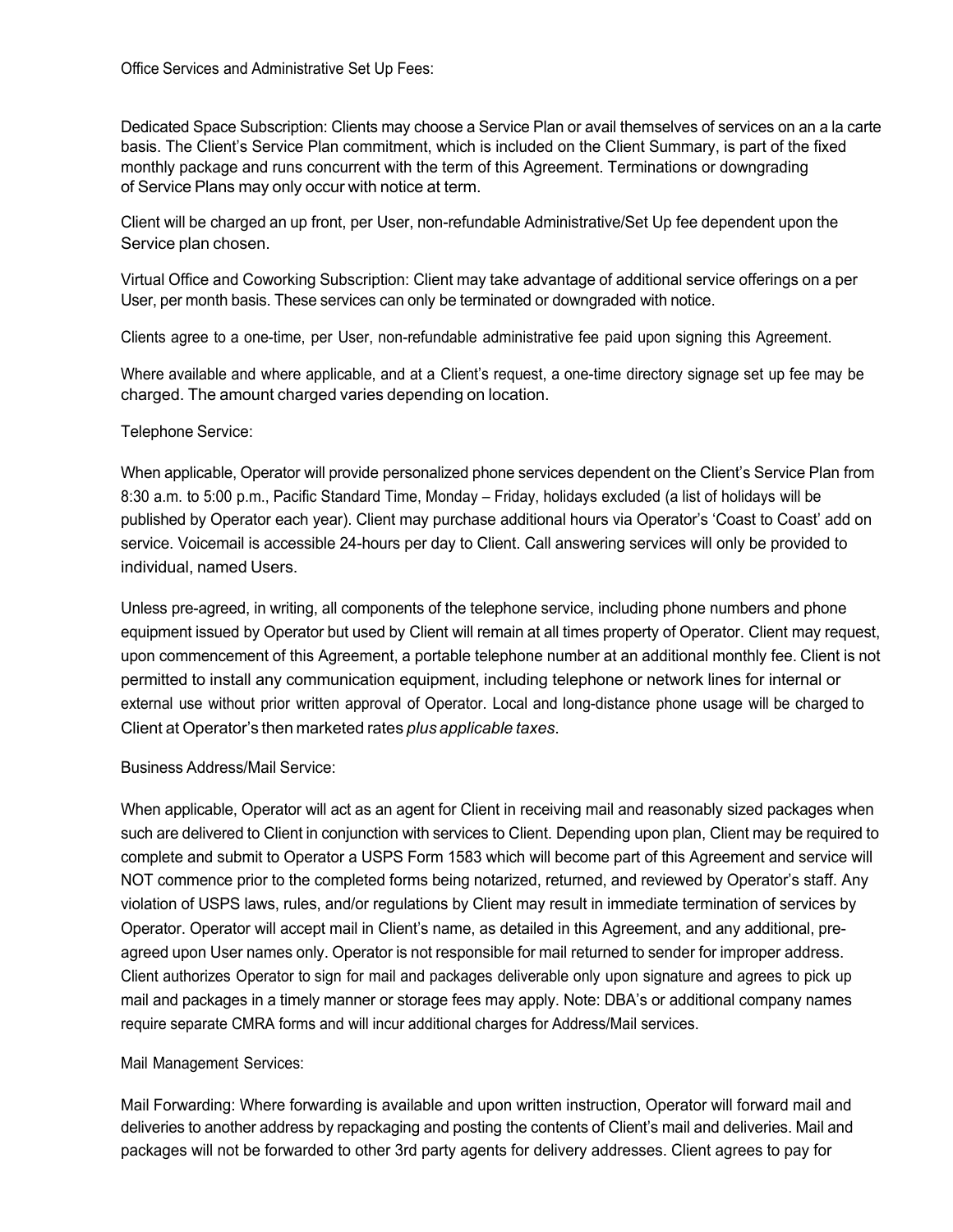administrative costs, supplies, and postage to accommodate forwarding. Operator is not responsible for any delay or loss of mail during the forwarding process. International forwarding of packages is not available in all cases. Overnight and express forwarding of packages may require Client's account number, at the discretion of Operator. Operator is not responsible for mail returned to sender for non-payment of service fees.

Client agrees that administrative charges will apply if Client requests, Operator's staff to retrieve, read, or review the contents of Client's mail.

Scanning Services: If Client choses to have Operator open and scan the contents of its mail, Client agrees that, unless specifically requested in writing to discard mail, Operator will forward the accumulated mail, one time per month, at the then published service rates.

Hourly Meeting Room and Day Office Use:

Client will be required to use Operator's online booking system or submit a request via email to reserve space. Space is available on a first-come, first-served basis. Cancellation of any booking must be made 24 hours prior to commencement or Client will be charged the full amount of the booking or have its credit value deducted. All bookings will be invoiced a minimum of one full hour and then in subsequent full hour increments. An allotment of credits (to be use against hourly use of meeting rooms and open desk coworking) are available for purchase or included in some service plans. Credits are NOT transferable; Client or pre-identified Users must be present at all meetings. Overage may be charged at a discounted rate depending on Client's service plan.

### Network and Internet Connectivity:

Operator will provide Client with access to the internet in the form of a shared fiber gateway. The standard shared fiber connection is available for individual internet access for all Operator's clients using secured VLANS for wired connectivity and standard WPA1/2 encrypted security for wireless. The service does NOT have a firewall, proxy server or other preventative measures against outside intrusions. Client acknowledges that the standard internet access service is provided 'as is'. Operator cannot be held responsible for any security intrusions, damages or faults that occur as a result of this service. The Operator recommends that Client place the following protections on all computers connected to the service: automatic virus scanning software, installation of personal computer firewalls, shutting down computers when not in use for long periods of time, unique ID and password for each computer.

Client may not use this service to publish, post, upload, distribute, or disseminate any inappropriate, profane, defamatory, obscene, indecent or unlawful topic, name, material, or information on or through Operator's servers or bandwidth. Client may not upload any information, including images or photographs, or video/film, software, content or other material protected by intellectual property laws, including, by way of example, but not as limitation, copyright or trademark laws (or by rights of privacy or publicity) unless Client owns or controls the rights thereto or has received all necessary consent to do so. Client may not download any files that Client knows or reasonably should know cannot be legally reproduced, displayed, performed, and/or distributed in such a manner. Client may not use the services in any way to restrict or inhibit other Clients from using and enjoying the Services. Operator is not responsible for any data, business, or other losses that result from interruption to the internet service provided by Operator. Client is responsible for protecting its own computers and data from electrical surges, theft, viruses, other malicious attacks, or network interruptions.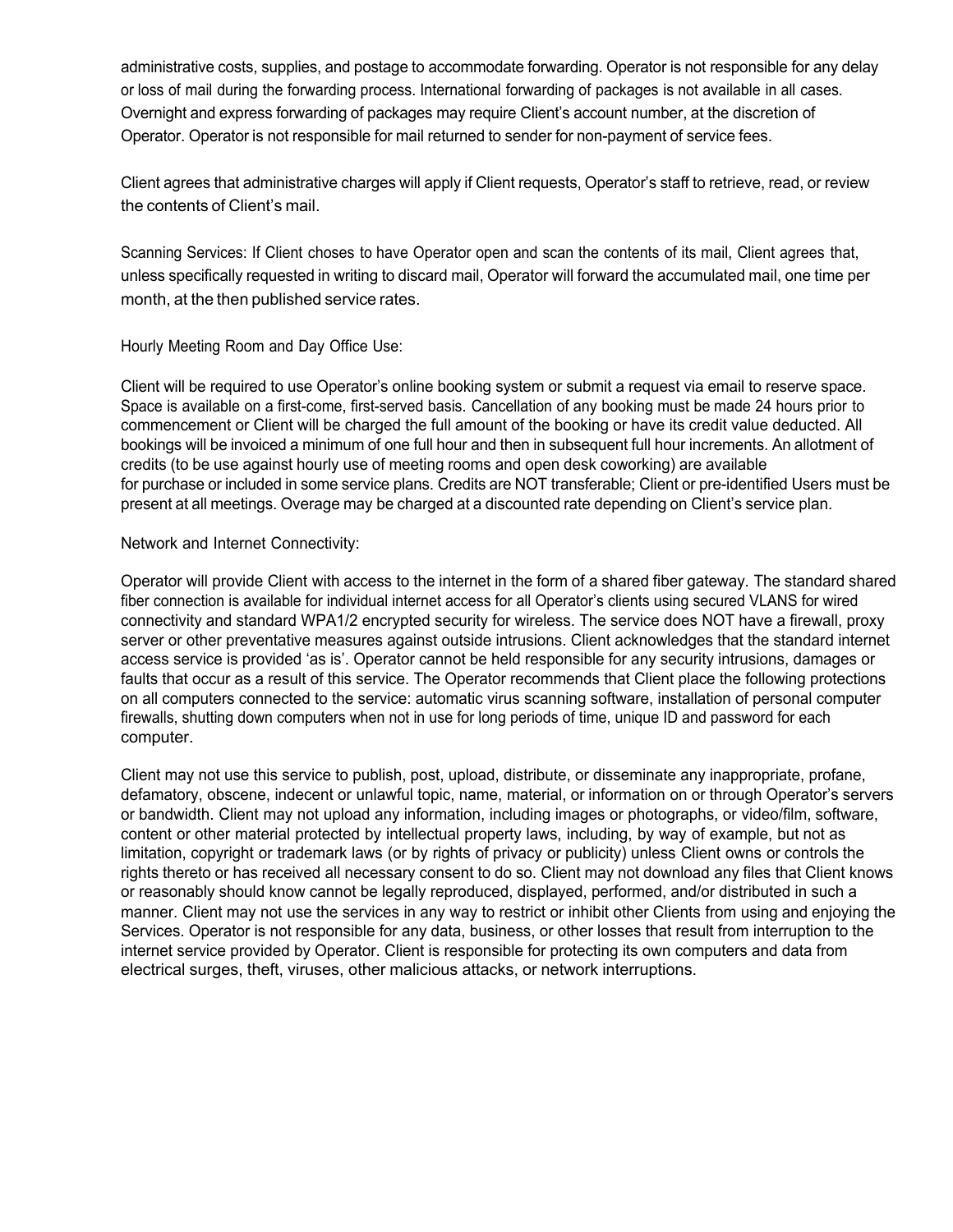# 6. Monthly Fees

Monthly Fees: As a matter of convenience Operator will produce a monthly invoice, which will include all Client charges as of the first day of each month. Client may also access their payment portal throughout the month to review itemized charges. Payments are due on the 1st calendar day of the month. Clients may pay by credit card, debit card, ACH or by check. Operator will process credit and debit cards and ACH transactions on the 1st calendar day of the month. There will be a pass-through fee charged for all credit and debit card transactions. ACH transactions will be processed free of charge. Client agrees that any errors or delays in billing for additional charges may be corrected by Operator at any time. Client will have 30 days to dispute any charge from the date of the first invoice with disputed item. All disputed charges must be submitted to Operator in writing. Client agrees to pay any amount not in dispute by the due date.

Late Payment of Fees: Payment not made by close of business on 5th calendar day of each month will result in a late fee of \$25.00 or 10% of the monthly fee, whichever is greater.

Dedicated Space Subscription: If Client is more than ten (10) calendar days past due, Operator shall have the right to declare Client in default. If after three (3) working days from notification of default, full payment for fixed charges has not been received by Operator, Operator may without further notice terminate all services provided under this Agreement, including, for avoidance of doubt, denying Client access to the Premises and/or Dedicated Space. If any part of the invoice is disputed, Client must pay the amount not in dispute by the due date, or be subject to late fees. Any dispute must be in writing and submitted to Operator within 30-days of the due date indicated on the invoice.

Virtual Office and Open Coworking Subscription: If Client has not paid by the 10th calendar day of the month, with or without notice, all services will be terminated: mail will be returned to sender, and phone services and access to meeting room space will be discontinued. Once in default, the total balance due must be paid in full and a reactivation fee of \$99.00 will be assessed in order to resume services.

Declined payments: Any check, credit card transaction, wire-transfer, or other payment method that is declined for insufficient funds or other reasons shall result in a \$25.00 fee per occurrence. Client remains subject to the timing and late fee provisions established above. In the event that Client's credit card is declined due to expiration, Client consents that Operator attempt, per credit card company rules, to add a date extension to the existing credit card data on file and re-run the card.

Taxes: Client agrees to pay for all sales, use, and consumption taxes which Operator is required to pay for via local tax regulations.

### Renewal Escalations:

Dedicated Office Subscription: In the event of any automatic renewal, Operator reserves the right to raise the rent, up to 10% of the current rate, without notice, to adjust for changes in the market value of Client's office(s).

Virtual Office, Open Coworking and Dedicated Desk Subscriptions: Client agrees that an automatic 4% increase will be assessed annually to the monthly plan rate regardless of term or then published, new client pricing and/or discounts.

### 7. Manner of Use:

Manner of Use: Client may use the facilities and services for legitimate business purposes only. Client shall not conduct any activity on the Premises which is forbidden by law, hazardous, or may invalidate or increase the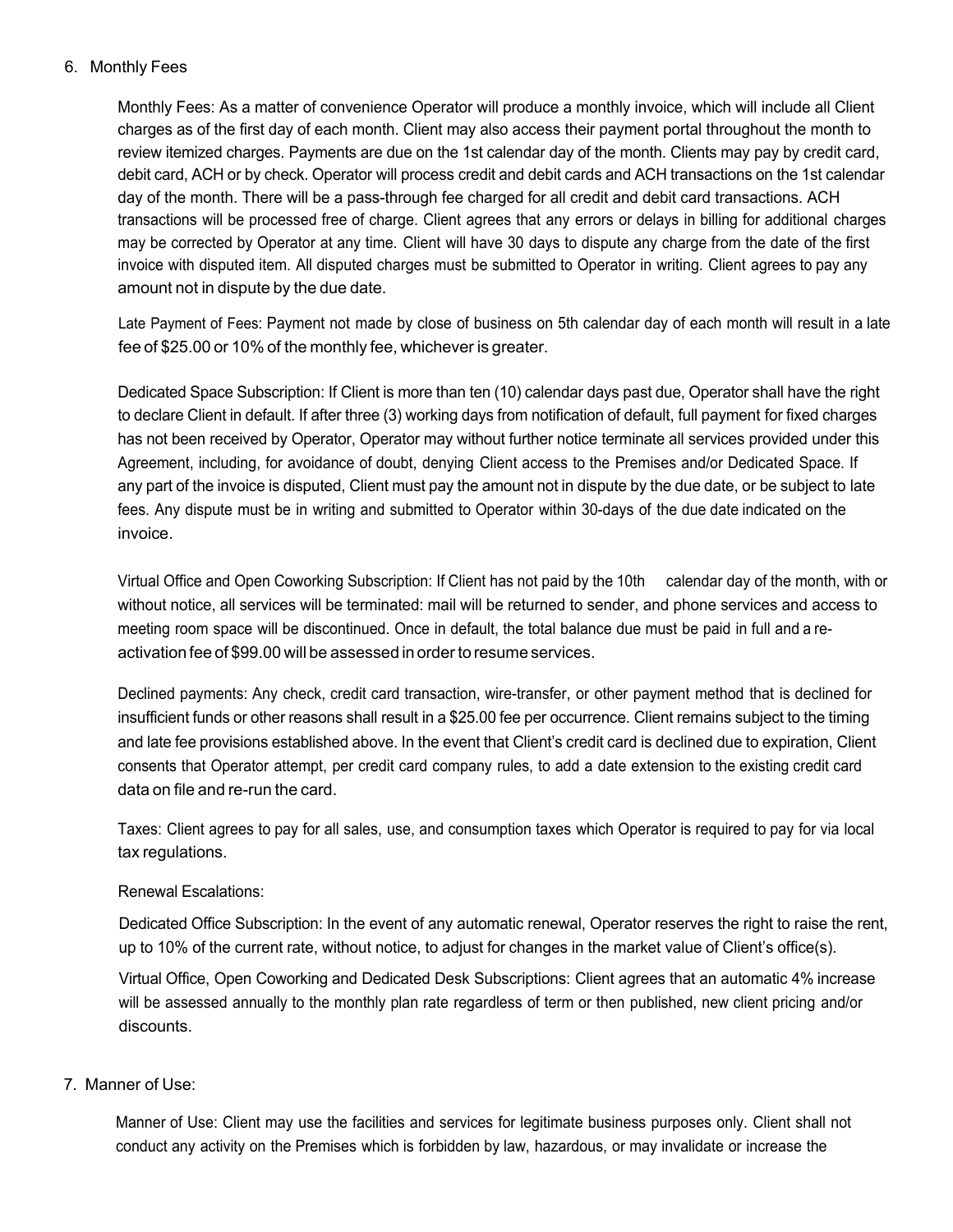premium of any insurance policy carried by the Operator or its partners. Client shall not conduct any activity which impairs the character, quiet enjoyment, reputation, appearance or operation of the business. Client agrees to strictly adhere to the reasonable rules and regulations mandated by Operator's landlord and staff. Client is responsible to ensure that its personnel and guests conduct themselves in a business-like and professional manner at all times. Operator may immediately terminate a Client's Agreement in Operator's sole discretion if Client, Client's employees, agents or guests use vulgar, abusive, violent or insulting language or demonstrates aggressive behavior directed toward or observed by any of the Operator's staff or takes action to disrupt the business environment of the Premises or if Client's business lawfulness is questioned by local, state or federal policing or regulatory authorities.

Damages to Premises: Client agrees to not damage, deface or alter the offices, meeting rooms, common areas, furniture, furnishings, walls, ceilings, floors or equipment or otherwise improperly use the space. If Operator is forced to make repairs due to Client's use of the space either by its employees or guests, Client will reimburse Operator for all costs associated with repair over and above normal wear and tear.

Sexual Harassment and Discrimination: Client and its employees, agents, and guests will not engage in legally prohibited acts of sexual harassment to any of Operator's employees. Client and Operator agree to comply with all laws prohibiting discrimination based on a person's sex, age, race, color, national origin, disability and/or religion and similar statues.

Confidentiality: Client acknowledges that during its participation in the use of the Premises, Client may be exposed to Confidential Information of Operator and/or other Clients. "Confidential Information" shall mean all information, in whole or in part, that is nonpublic, confidential, or proprietary in nature. Confidential Information includes, without limitation, information about business, sales, operations, know how, trade secrets, technology, products, employees, customers, marketing plans, financial information, services, business affairs, any knowledge gained through examination or observation of or access to the Premises, computer systems, and/or books and records of Operator or any Client, any analyses, compilations studies or other documents prepared by Operator or any Client or otherwise derived in any manner from the Confidential Information and any information that you are obligated to keep confidential or know or have reason to believe should be treated as confidential. Client's license obligates Client to: a) maintain all Confidential Information of Operator or any other Client in strict confidence, b) not disclose Confidential Information to any third parties, including any other Client, and c) not to use Confidential Information in any way directly or indirectly detrimental to Operator or any other Client. Operator shall have no liability arising from Client's disclosure, whether intentional or not, of any Confidential Information shared to third parties in or about the Premises.

### 8. Termination of Agreement:

Termination of Agreement: Any notice required or permitted under this Agreement must be in writing addressed to Operator via email (with confirmation from Operator) or delivered to Operator at the Premises. Client agrees Operator's written notice may be delivered via email or delivered to Client's designated mailbox.

Dedicated Space Subscription: Either party can terminate or downgrade space and services this Agreement at the end of the initial or subsequent terms within the time specified in the following schedule:

| # of offices        | <b>Required Written Notice</b>                  |
|---------------------|-------------------------------------------------|
| 1/Dedicated Desk(s) | No later than 30-days prior to termination date |
| $2 - 3$             | No later than 60-days prior to termination date |
| $4+$                | No later than 90-days prior to termination date |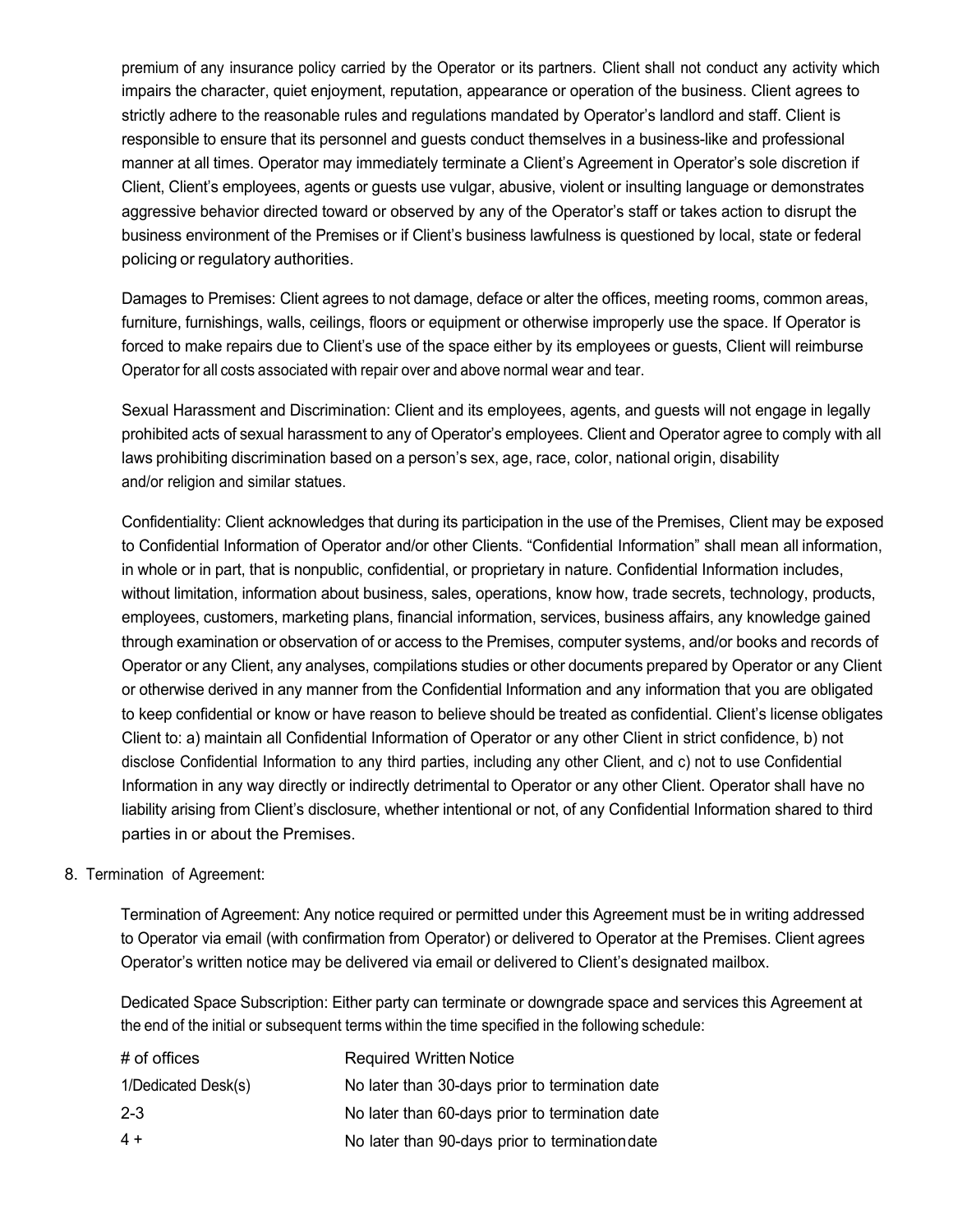In any event, the termination of this Agreement shall be effective on the last calendar day of the month in which the last of required period falls. Failure to notify Operator of Client's intent to terminate shall result in an automatic renewal of this Agreement for subsequent periods equal in length to this Agreement.

Virtual Office and Open Coworking Subscription: Unless specified otherwise, Client must give at least 30 days' written notice to discontinue or downgrade service prior to the end of the initial term. Regardless of commencement or notice date, this Agreement can only be terminated on the last day of the calendar month.

Holding Over: If Client does not surrender possession of the Dedicated Space(s) promptly upon termination of this Agreement and does not have written permission of Operator, Client shall pay Operator for each day of such possession one-fifteenth (1/15th) of the amount of the monthly office fee plus all costs, expenses and damages sustained by Operator as a result of such possession and Client will continue to be bound be all the other terms and conditions of this Agreement.

Telephone Number and Mail Forward: Client acknowledges that the U.S. Postal Service will NOT accept a "Change of Address" request for any of Operator's Clients. Therefore, for ninety (90) days after termination of this Agreement, Operator will automatically invoice Client a fee of \$99.00 for transitional services. During this period, Operator will hold or forward mail once per week, supplies and postage included and will re-direct callers to Client's new telephone number and address via voicemail instruction. One additional 90 day forwarding period may be purchased for \$99.00, if the Client chooses. In the event that Client does not pay the invoice and adequate deposits are not available, the length of this transitional service will be pro-rated based upon available funds. Client further understands that at the expiration of the transition term, irrespective of length, all mail will be marked "Return to Sender" and the phone number, which is the property of Operator, will be assigned to another user.

Client's Personal Property: Upon vacating the Premises, client is expected to remove all personal property. Any personal property remaining on the Premises will be disposed of and costs of dispossession will be charged to Client. If dispossession includes the sale of said property, Operator has no obligation to the Client for any of the proceeds of the sale.

### Closing Fees:

Dedicated Office Subscription: (Note, this applies to Dedicated Office Subscriptions only.) Upon termination of this Agreement, Client will return the Dedicated Space(s) and furniture in as good a condition as when client commenced use, normal wear and tear excepted. Client agrees to vacate the premises promptly and to leave the Dedicated Space in at least "broom clean" condition. Client will be invoiced for painting at a cost of \$295.00 per Dedicated Space, plus repairs. Client will be invoiced for cleaning at a cost \$99.00 per User. In addition, a charge of \$89.00 will be assessed to disconnect each User with either/or telephone/network connections.

### 9. Service Deposits:

Service Deposits - Dedicated Office Subscriptions: Client agrees to deposit with Operator funds equivalent to the first full month's Monthly Fee, to Operator for advances made on Client's behalf for: a) all of its obligations, including: services and rents, b) as security for full performance by Client of the terms set forth in this Agreement, c) for the repair or correction of damage to client's office, furnishings, and/or equipment beyond normal wear and tear. Under no circumstances may Client use the Service Deposit in lieu of the last monthly payment of fixed or variable charges.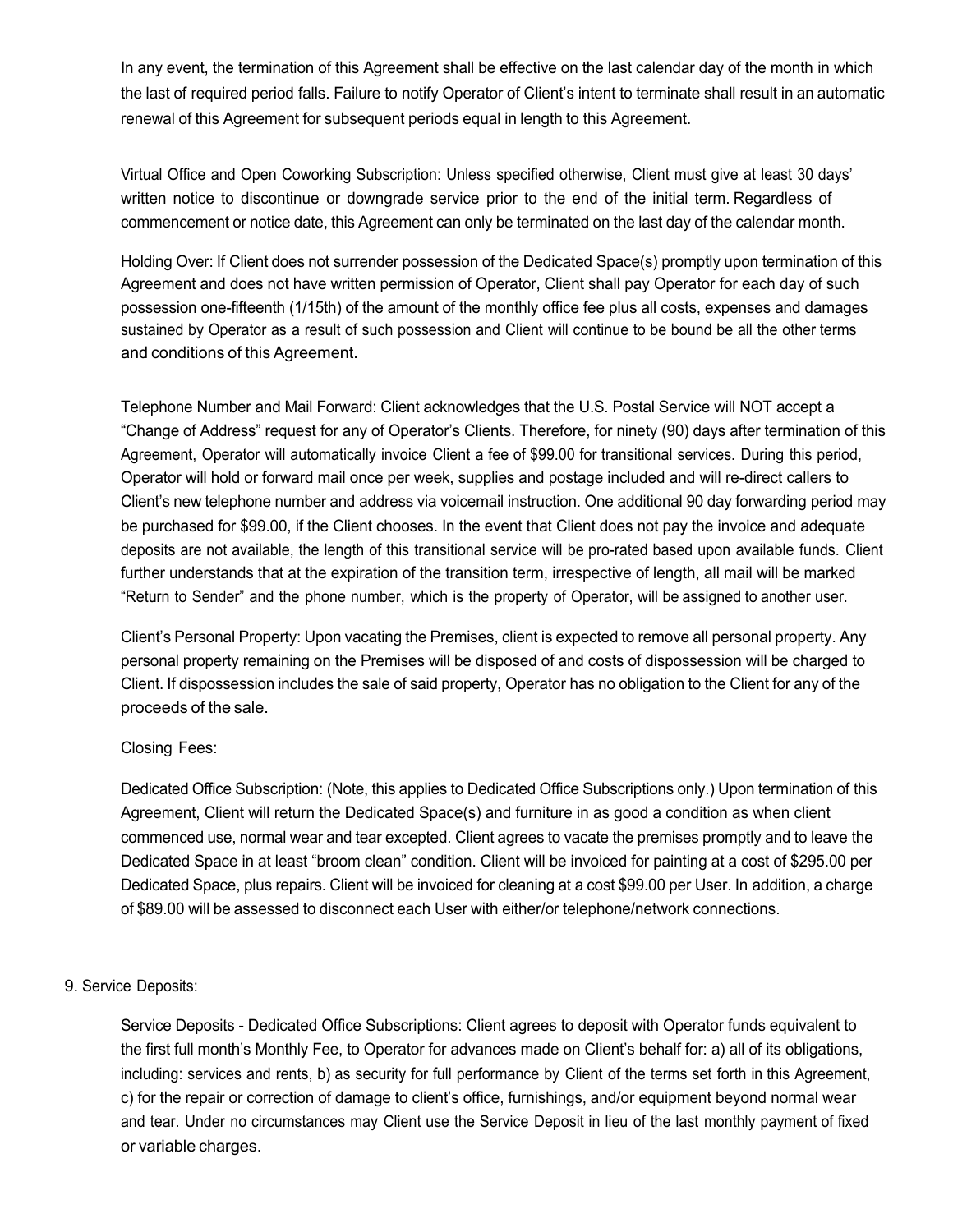Service Deposits - Virtual Office and Open Coworking Subscription and Dedicated Desk Subscribers: Operator may waive Service Deposit fees so long as payment is made via Credit Card. If Client's credit card is declined for any reason and Client does not make alternative payment arrangements in order to insure timely payment, in accordance with 'Payment of Fees' provision above, Client will be in default. If such default occurs, Operator may request a refundable deposit to hold on account, interest-free, until such time as this Agreement is terminated and Client has paid Operator in full.

Keys: Where applicable, Clients will be given the number of keys (including, if required, fobs, mail keys, and access keys) according to the number of prescribed Users. Any key which is lost or stolen must be reported to Operator immediately and Client must pay the cost of replacement and re-keying, if necessary. Client shall not copy any key or allow anyone, through digital access or otherwise, to access the space under Client's access privileges without Operator's written consent. Client agrees to deposit with Operator \$50.00 for each set of keys/ access cards assigned to Users.

Return of Deposit: Subject to Operator's rights under the preceding paragraph, the entire deposit, or any balance thereof after final Closing Fees and outstanding balances are assessed, shall be returned to Client within sixty (60) days after Client has terminated this Agreement, and, if applicable, completely vacated the premises and/or surrendered all keys.

Remedies Upon Client's Default: On default, Operator may choose any or all of the following remedies: a) terminate this Agreement, b) accelerate all rent payments payable under this Agreement, c) demand security deposit or additional deposits, d) take any action authorized by law to recover office space and Operator's property from Client, e) Operator may immediately cease providing Client with any or all services, including telecommunications and network/IT services. Client agrees that the withholding of services without the compliance with the provisions of any applicable unlawful detainer or eviction statute which only governs the physical occupancy of the office(s) and is inapplicable to other services such as telecommunications, reception services, network access, conference rooms, parking, etc. Client agrees that Operator is incapable of mitigating damages for breach of this Service Agreement.

#### 10. Miscellaneous Provisions

Occupancy: If occupancy cannot be provided by Operator for any reason by the commencement date stated above, Operator shall not be liable for any damages, but rent shall not accrue until occupancy can be provided.

Relocation: Dedicated Space Clients agree that upon 30 days' written notice Operator may require that you relocate to another office/desk space within the premises. Operator will make space available of approximate equal size (or larger) and similar configuration for the remainder of the term at a rate no greater than Client's current Monthly Fees for the same number of users.

Insurance: Client understands that Operator does not provide any insurance for Client's benefit. Client agrees to insure, at its own expense, its personal property from all perils and assumes all risk of loss with respect to its property and that of its employees, agents and guests. Client agrees to endorse Operator as additional named insured on its policy.

Media Consent: From time to time Operator takes videos and photos of the space, particularly during community events. These videos and photos may be posted to Operator's website and social media accounts. Users of the space expressly consent to the use of any photos or video which include their likeness on Operator's website or social media postings.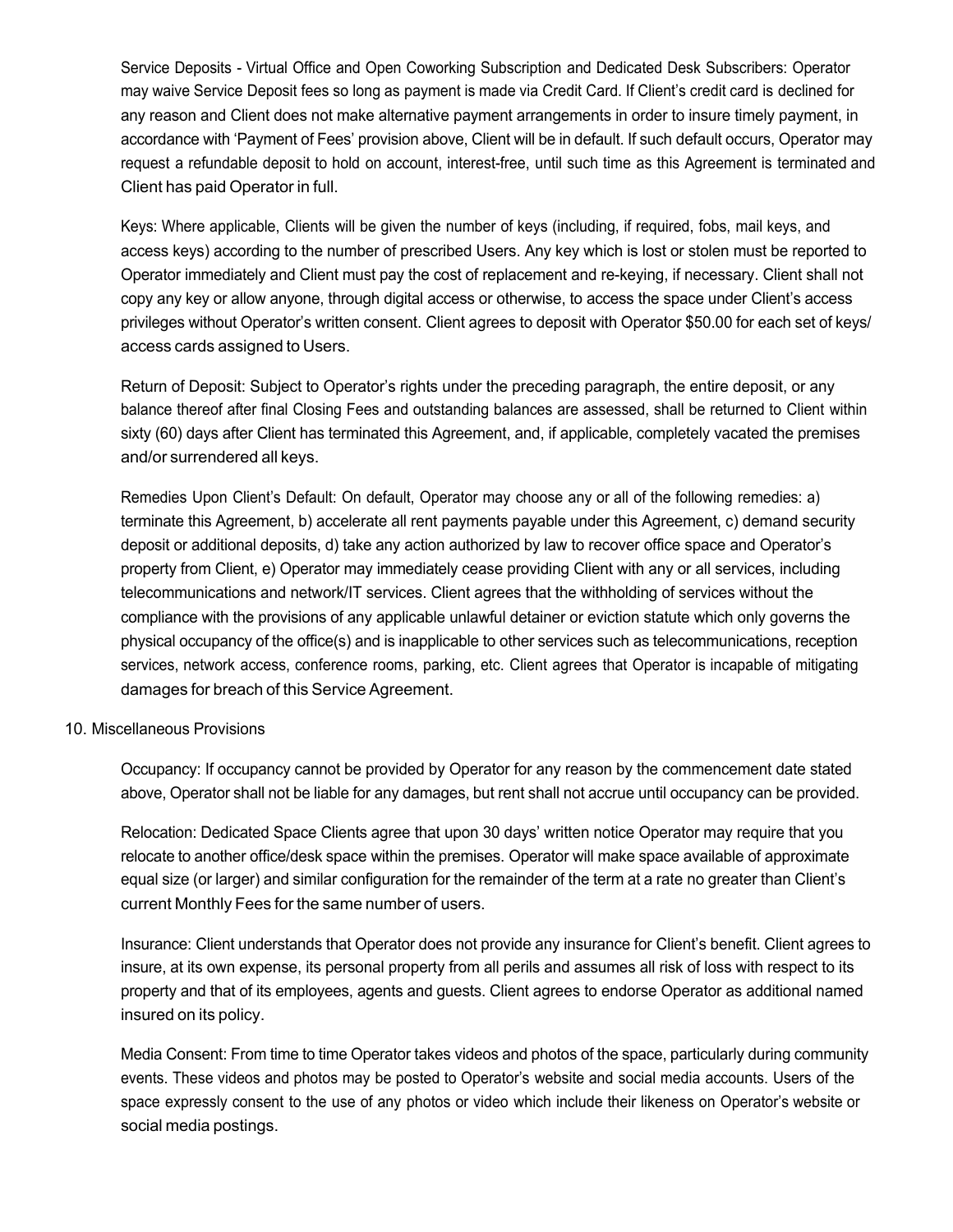Waiver: Client acknowledges that due to the imperfect nature of verbal, written, and electronic communications and equipment, Operator shall not be responsible for damages, direct or consequential, which may result from the failure of Operator to furnish any service, including but not limited to the service of conveying messages, communications, and other utility or services described under this Agreement or agreed by Operator. This indemnification of liability includes any perceived loss of business, profits, or anticipated earnings that rises out of or in connection with the Client's use of Operator's services including telephone, voicemail, phone answering, mail delivery or mail forwarding, internet and computer services. Client's sole remedy and Operator's sole obligation for any failure to render any service, any error or omission or any delay or interruption with respect thereto, is limited to an adjustment to Client's billing in an amount equal to the charge for such service for the period during which the failure, delay, interruption occurs or continues. Nonetheless, Client may terminate this Agreement by providing Operator with five (5) days advance written notice if Operator's services substantially cease to function for five (5) consecutive business days during the term of this Agreement unless Client is in default of this Agreement. Further, except for loss or damage to Client's property intentionally caused by Operator's agents or employees, Client, as a material consideration of this Agreement waives all claims against Operator for loss or damage to the Client's property caused by fire, water, theft or otherwise.

Indemnify and Hold Harmless: Due to the imperfect nature of technology and verbal, written, mailed, or electronic communication, as well as mistakes by employees or associates, or due to strike, Force Majeure, or other unforeseen occurrence, Client agrees that Operator is free from all liability for claims for damages by any reason barring willful misconduct on behalf of Operator. This indemnification of liability includes any perceived loss of business, profits, or anticipated earnings that arises out of or is in connection with Client's use of Operators' services, including: telephone, voicemail, phone answering, mail delivery or mail forwarding, internet and computer services, or center specific services. Client agrees that Operator is to be free from all liability for claims for damages by reason of injury to any person or loss or damage to any property from any cause while in, upon, or in any way connected with the facilities of Operator. Client agrees to hold Operator harmless from all liability, loss, cost, or obligations arising out of any such injuries or losses, however occurring.

Limitation of Liability: Operator shall not be liable for any direct, indirect, incidental, punitive, special, multiple, or consequential damages resulting from Client's use or inability to use the Services or for cost of procurement or substitute goods and services or resulting from any products or services purchased or obtained through the site including loss of profits, use, data or intangible property, even if Operator has been advised of the possibility of such damages. The entire liability of Operator, and Client's exclusive remedy with respect to the use of the site and Services, are limited to the lesser of: 1) the amount actually paid by Client for the Services during the three (3) months preceding the date of any claim made by Client; or 2) \$500.00 (US), whichever is less. By acceptance of this Agreement, Client hereby releases Operator from any obligations, liabilities and/or claims in excess of this limitation.

Force Majeure: Performance of any obligation or service of Operator, hereunder will be excused so long as prevented by pandemic, government shutdown, act of God, weather, act of a public enemy, fire, or other casualty, electrical shortage, failure of communications or common carrier or other circumstances reasonably beyond Operator's control and that it cannot circumvent using its best efforts.

Attorney's Fees: If either party breaches any term, covenant or condition of this Agreement, the breaching party shall pay the other party's reasonable expenses, including attorney's fees, incurred in enforcing its rights under this Agreement.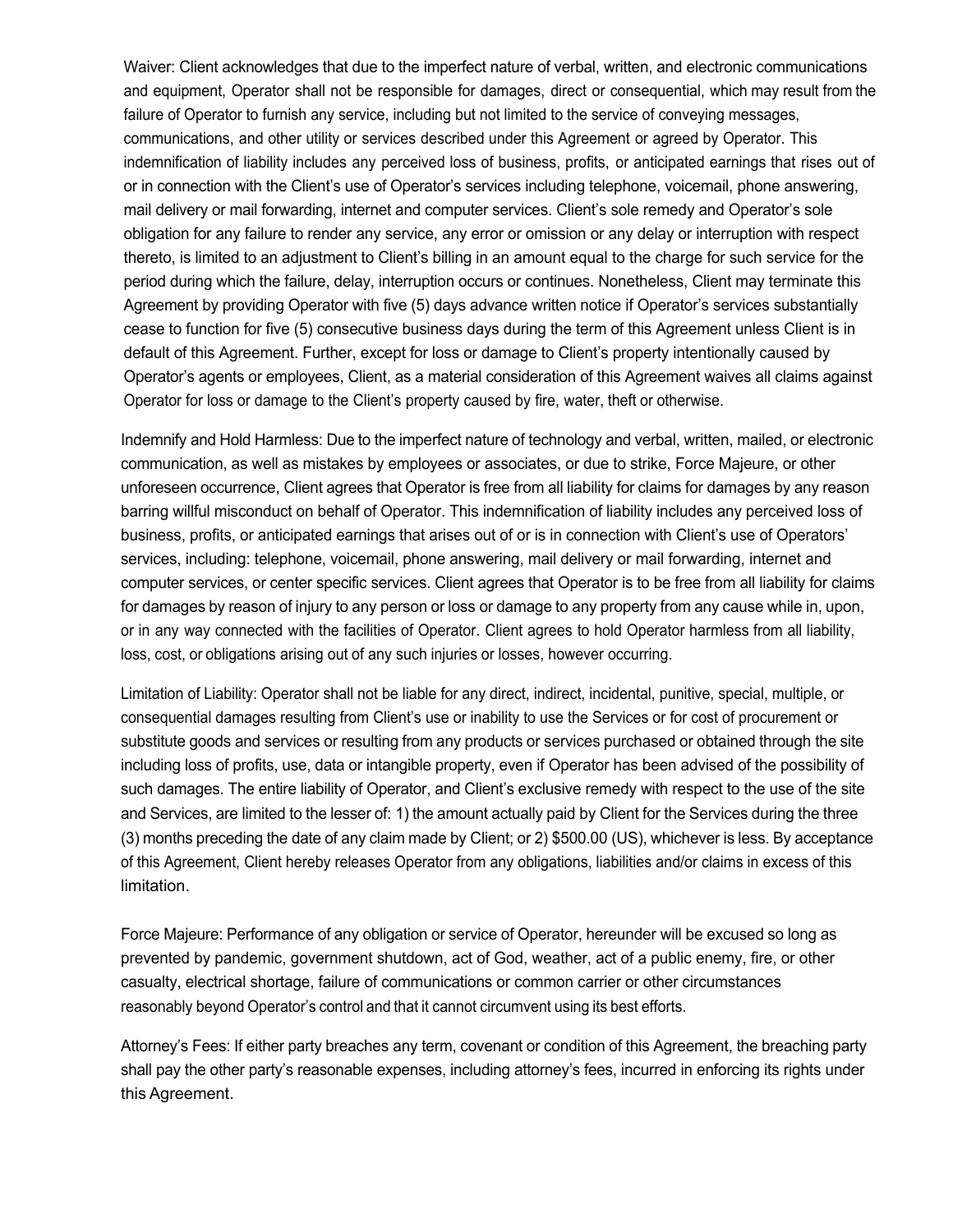Operator's Employees:

Client agrees that during the term of this Agreement and for Six (6) months after termination, neither Client nor any affiliate of Client shall solicit for hire anyone who is or has been an employee of Operator during the term of term of Client's Agreement or accept compensation in connection with the employment of Operator's employees. Client may recruit generally in the media and may hire an Employee who answers an advertisement without having been personally solicited or recruited by the Client. Upon breach of this provision, Client agrees to pay the Operator ten thousand dollars (\$10,000) as compensation and agrees that this provision for liquidated damages is reasonable and that the actual damage which would be sustained by the Operator as a result would be difficult to fix. Right of Entry: Operator shall have the right to enter Client's Dedicated Space(s) in the following circumstances: a) in the case of emergency, b) upon reasonable advanced notice to Client for cleaning, to make repairs or to exhibit the office(s) to potential Clients, and c) to supply services requested by Client.

Rules and Regulations: Client agrees to comply with the normal rules and regulations imposed upon Operator by the Master Lease or by norms dictated by the use of the space, for which amendments may be required from time to time, for which Client will be notified in writing. Documented Rules and Regulations are available on Premises. If applicable and required by Master Lease, Client agrees to accept and sign acknowledgement of specific Premisesbased Rules and Regulations.

Master Lease: This Agreement shall be subject and subordinate to the Lease under which the Operator holds possession of the Premises. Upon termination of such Lease, for any reason, this Agreement shall terminate and Client shall promptly surrender Client's office. If applicable, Client may be asked to accept location specific provisions mandated. Any required Addendum will be submitted to Client, for review and signature, as an attachment to this Agreement prior to Commencement.

Partnership Agreement: This Agreement might be subject and subordinate to a Partnership Agreement under which, if applicable, 3rd party dedicated office, subscription or day use services are provided to Client on behalf of Operator.

Management Contract: This Agreement might be subject to and subordinate to a Management Contract under which, if applicable, dedicated office, subscription or day use services are provided.

Assignment and Subletting: Client's interest under this Agreement many not be encumbered or assigned, in whole or part, either by act of Client or by operation of law without the express written consent of Operator. In the absence of written consent, any purported encumbrance, assignment or sublease by Client shall not be binding on Operator.

Time is of the Essence: The timing provisions contained in this Agreement constitute a material part of the Agreement.

Applicable Law: The Agreement shall be governed and construed in accordance with the laws of the State of California. This instrument and all documents incorporated by reference contains the entire Agreement of the parties. No representation or promise relating to and no amendment of this Agreement shall be binding unless it is in writing and signed by both parties. If any provision of this Agreement is held to be unenforceable, this Agreement shall be construed without such provision. The captions are not part of the Agreement.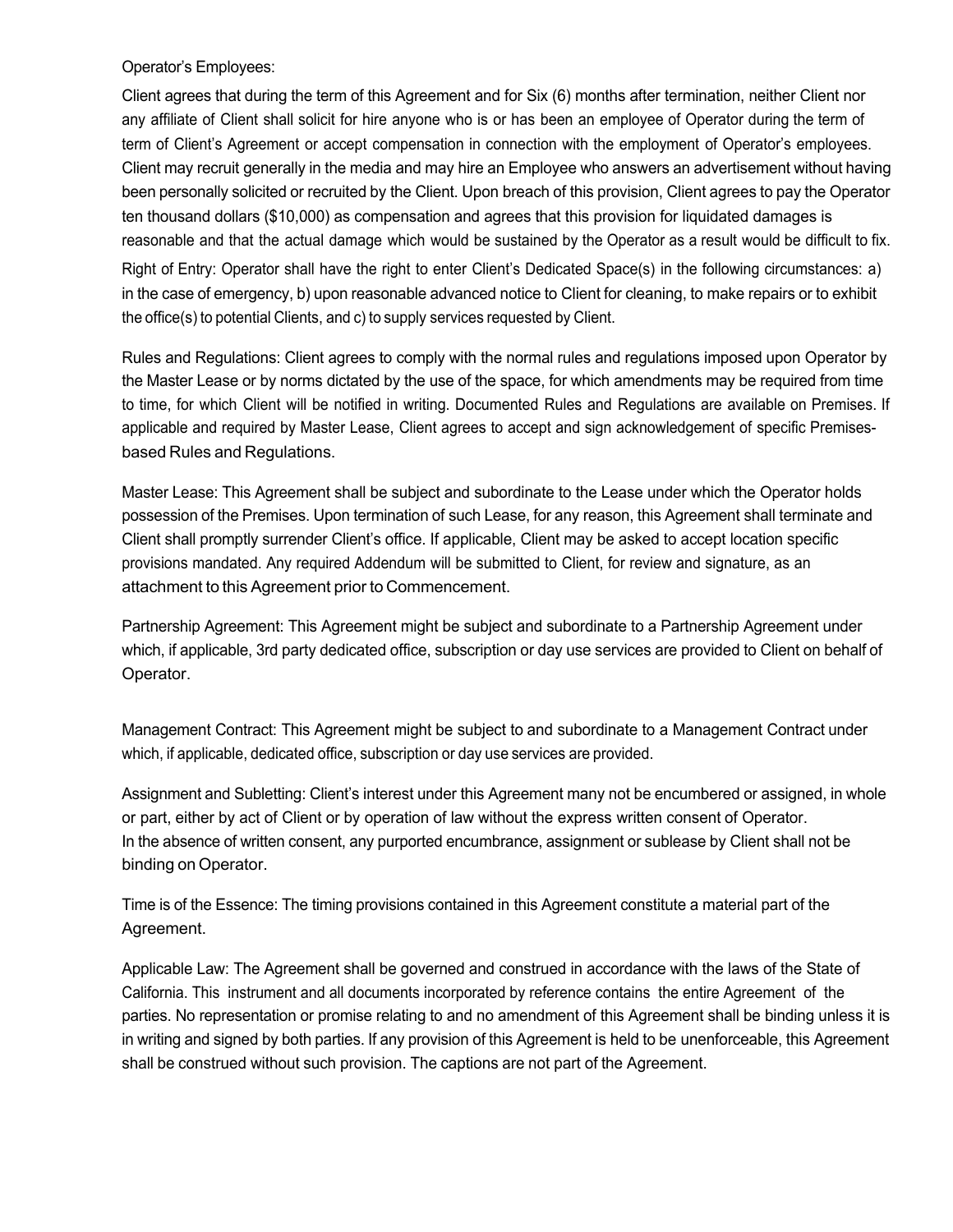#### House Rules

Conference Room Usage: (If applicable) Client will receive account information to access the Operator's meeting room booking portal for the purposes of scheduling, on a first-come, first-served basis day office or meeting room space. Contracted credits are to be used by the last billing day of the month and will not be carried over. Credit use over the contracted amounts will be billed at then Operator's hourly rates. Client agrees to adhere to Operator's cancellation and other pertinent policies regarding use as posted on the Client Services Portal. Pre-purchased Credit plans will be tracked and overage fees, when applicable, will be applied on a calendar month schedule and usage will be tracked on

a calendar month. Fees will appear on the invoice due on the 1<sup>st</sup> day of the following month.

Alterations: Client may not make any physical alterations to Client's office(s) or dedicated space without the prior written consent of Operator. Exceptions are: a) hanging light-weight pictures, b) adding furniture that doesn't interfere with the space (moving regulations must be adhered to), and c) installing business equipment that does not interfere with the interior surfaces or existing electrical, cabling or telephonic systems.

Corridor and Exit Doors: Client will not prop open any corridor doors, exit doors or doors connected to corridors during or after business hours.

Service Animals: No animals, except those assisting the disabled, may be brought in or kept in or about the Premises or Building.

Smoking: Smoking, including vape and e-cigarettes, is prohibited in the Premises at all times. Individual building rules regarding smoking restrictions must be followed by Client and its employees and guests.

Signage: No sign, placard, picture, advertisement, name, or notice shall be inscribed, displayed, or printed, or affixed on or to any part of the outside or inside of the Building without the written consent of Operator. Operator shall have the right to remove same without notice to and at the expense of Client.

Common Areas: The sidewalks, halls, passages, exits, entrances, elevators, and stairways shall not be obstructed by any use of the Client or used for any purpose other than for ingress and egress from their respective office(s) or Premise.

Quiet Enjoyment: Client will not interfere with the quiet enjoyment of any of Operator's other clients.

Door Locks: Client shall not alter any lock or install any new or additional locks or any bolts on any doors or windows of the Premises.

Restrooms: The building restrooms, urinals, wash bowls, and other apparatus shall not be used for any purpose other than that for which they were constructed and no foreign substance of any kind shall be thrown therein and the expense of any breakage, stoppage, or damage resulting from the violation of this rule shall be borne by the Client who, or whose agents, officers, employees, invitees or guests, shall have caused it.

Office Safe/Heavy Equipment: Client must inform Operator of safes or other heavy equipment intended for placement in the office(s). Operator shall have the right to prescribe the weight, size, and position of all safes and other heavy equipment and also the time and manner of moving the same in and out of the Building. Safes and other heavy objects shall, if considered necessary by Operator, stand on supports of such thickness as necessary to properly distribute the weight. Operator will not be responsible for loss of or damage to said property from any cause. The repair of damage done to the Premises or building by moving or maintaining any such equipment shall be at the expense of Client.